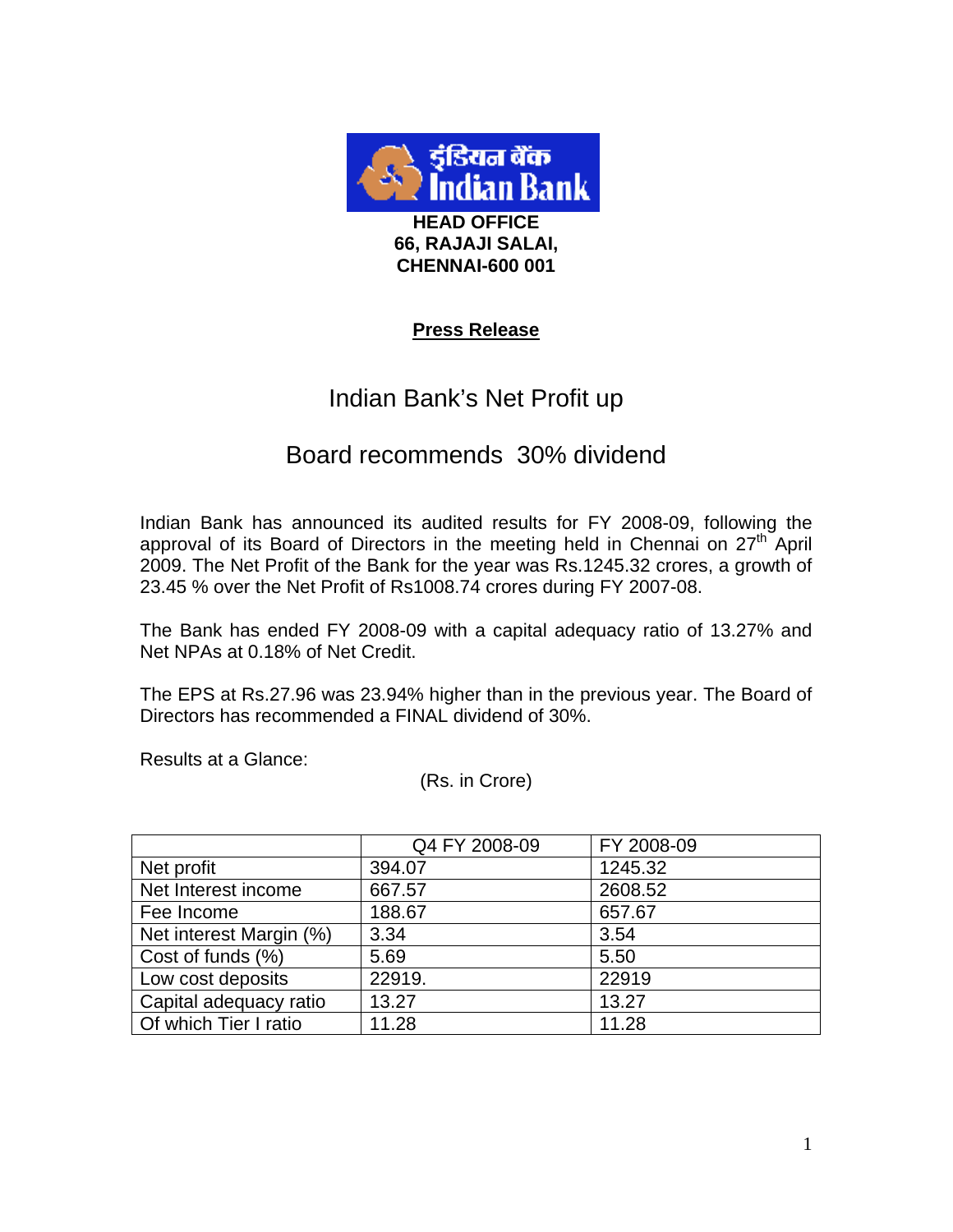## **Results For Q4 FY 2008-09:**

- Indian Bank has announced a Net Profit of Rs.394.07 crores for the fourth quarter of FY 2008-09, a growth of 63.06% over the Net Profit of Rs.241.67 crores for the fourth quarter of FY 2007-08.
- The Net Interest Income for Q4 was Rs.667.57 crores, as compared to Rs.522.58 crores during Q4 of the preceding year, a growth of 27.75% yoy.
- The Net Interest Margin for Q4 was 3.34% as compared to 3.44% for Q4 of the preceding year.
- The Fee Income for Q4 was Rs.188.67 crores, as compared to Rs.64.43.crores for Q4 of the preceding year, a growth of 14.74% yoy.

# **Highlights of performance during the year 2008-09**

- ∗ The total deposits of the Bank have grown 18.90% yoy from Rs.61046 crores as at end March'08 to Rs.72582.crores as at end March'09.
- ∗ Domestic CASA Deposits constitute 32.50% of total deposits.
- ∗ The Gross Advances have grown by 28.84% . Further, the Bank's Balance Sheet size has grown by 19.31% to Rs.84121.crores as at end March'09 from Rs.70508 crores as at end March'08.
- ∗ The Net NPAs, as a proportion of net Credit, have reduced to 0.18.% from 0.24 % at the end of the preceding year.
- ∗ The Bank's Capital Adequacy Ratio as per BASEL I was 13.27% as at end March'09 as compared to 12.74% as at end March'08.
- ∗ Capital Adequacy ratio as per Basel II was 13.98% as on 31.03.09.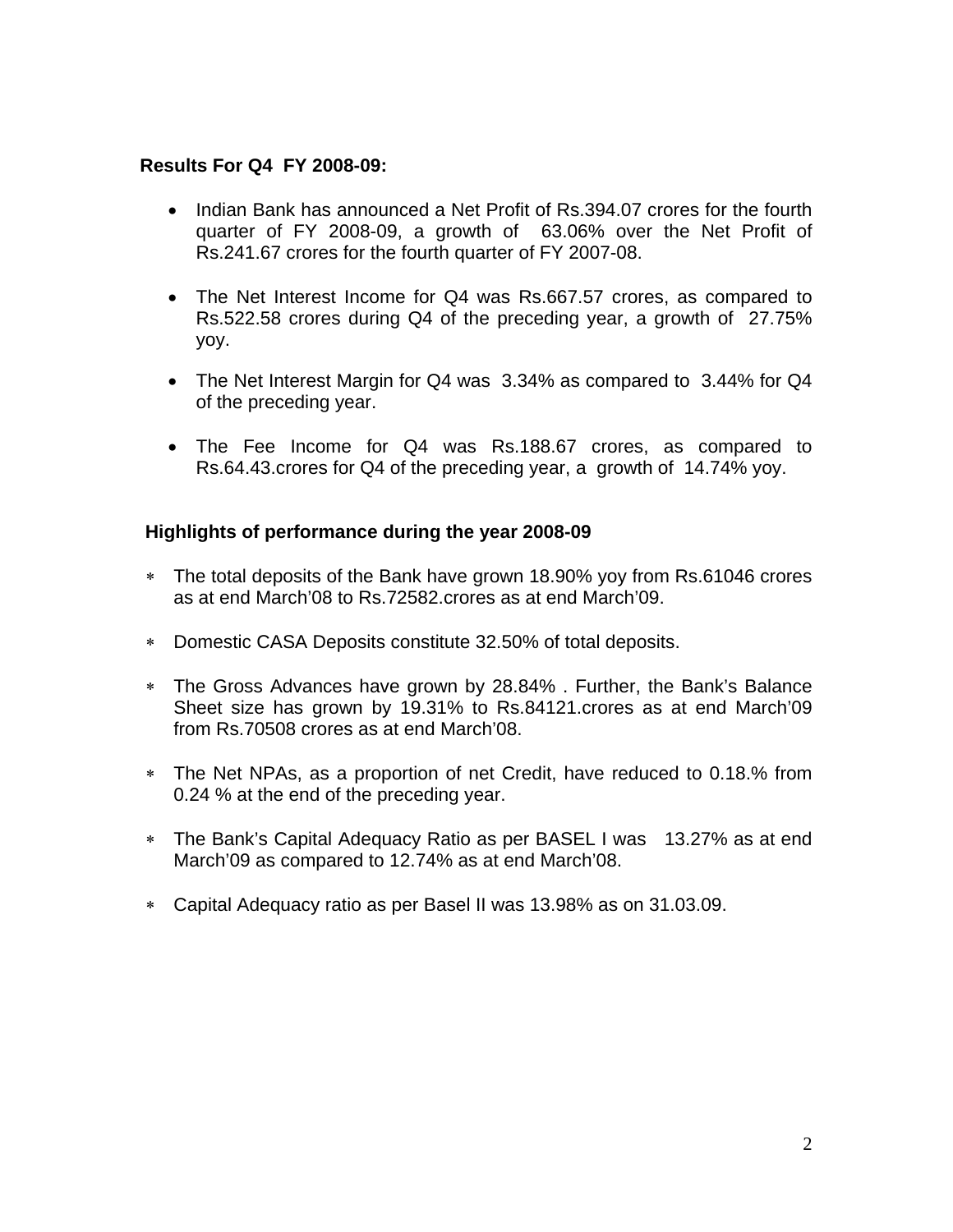|                             | 2008-09 | 2007-08 | Growth % | Q <sub>4</sub><br>2009 | Q <sub>4</sub><br>2008 | $Q4 - 0 - Q4$<br>Growth<br>% |
|-----------------------------|---------|---------|----------|------------------------|------------------------|------------------------------|
| Interest income             | 6830.33 | 5212.97 | 31.03    | 1856.37                | 1369.36                | 35.56                        |
| of which: Mol               | 145.36  | 175.54  | $-17.19$ | 57.04                  | 22.40                  | 154.64                       |
| Non interest income         | 1035.44 | 1005.69 | 2.96     | 292.11                 | 303.49                 | $-3.75$                      |
| of which:                   |         |         |          |                        |                        |                              |
| a. Recovery of bad debts    | 183.00  | 312.92  | $-41.52$ | 45.61                  | 97.46                  | $-53.20$                     |
| b. Profit on sale of        |         |         |          |                        |                        |                              |
| investment                  | 194.77  | 179.01  | 8.80     | 57.83                  | 41.59                  | 39.05                        |
| c. other non int.income     | 657.67  | 513.76  | 28.01    | 188.67                 | 164.44                 | 14.74                        |
| <b>Total Income</b>         | 7865.77 | 6218.66 | 26.49    | 2148.48                | 1672.85                | 28.43                        |
| <b>Interest Expenditure</b> | 4221.81 | 3159.07 | 33.64    | 1188.80                | 846.78                 | 40.39                        |
| Operating expenditure       | 1415.13 | 1400.29 | 1.06     | 323.96                 | 303.10                 | 6.88                         |
| <b>Total Expenditure</b>    | 5636.94 | 4559.36 | 23.63    | 1512.76                | 1149.88                | 31.56                        |
| Operating profit            | 2228.83 | 1659.30 | 34.32    | 635.72                 | 522.97                 | 21.56                        |
| <b>Net Profit</b>           | 1245.32 | 1008.74 | 23.45    | 394.07                 | 241.67                 | 63.06                        |
| Net Interest Income         | 2608.52 | 2053.90 | 27.00    | 667.57                 | 522.58                 | 27.75                        |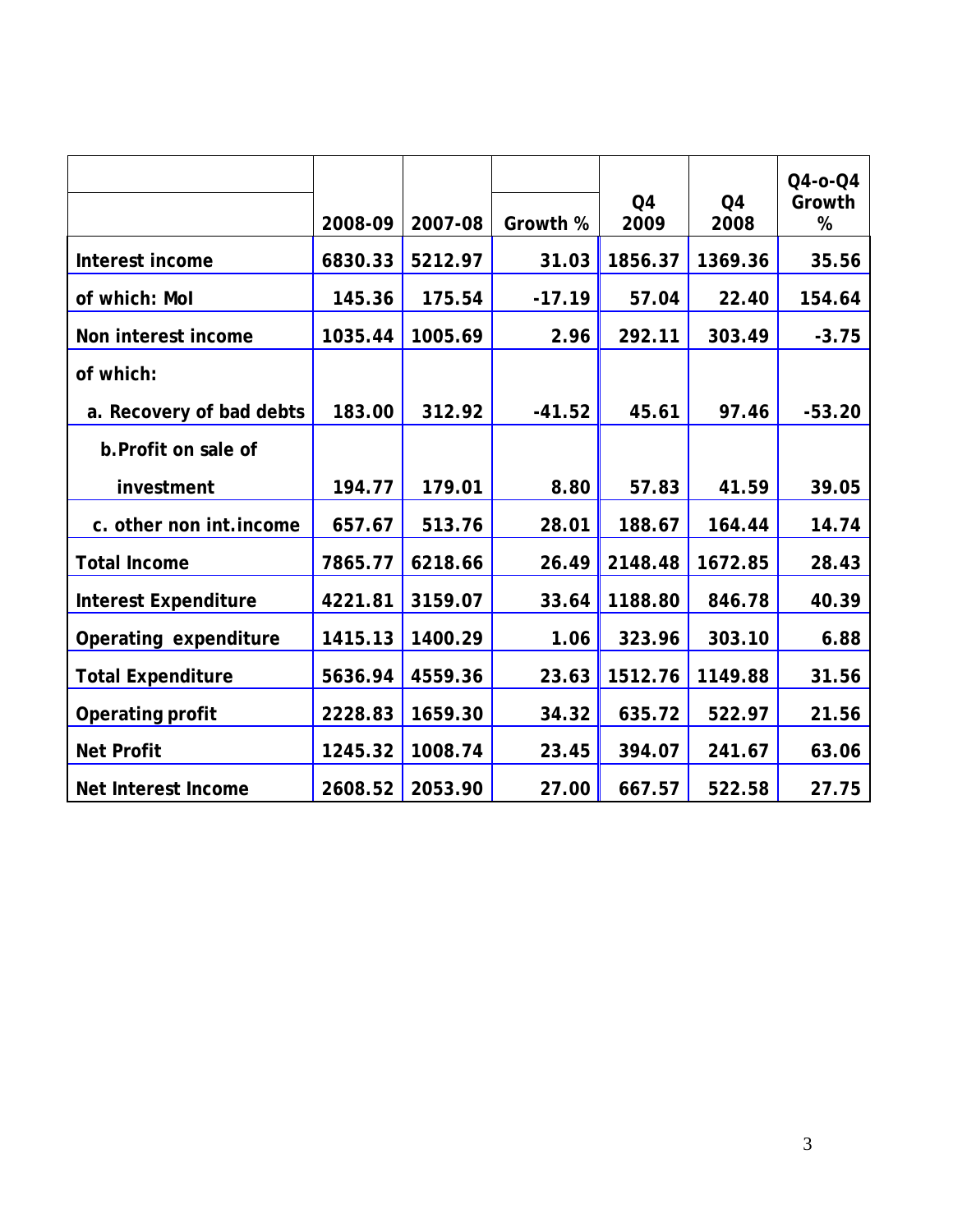|                                                                        |                      |                  |                      | Rs.in crores     |                |
|------------------------------------------------------------------------|----------------------|------------------|----------------------|------------------|----------------|
|                                                                        | As<br>on             | $31^{\rm st}$    | As<br>on             | 31 <sup>st</sup> | Growth %       |
| <b>Deposits</b>                                                        | March'09<br>72582    |                  | March'08<br>61046    |                  | 18.90          |
| <b>Demand Deposits</b>                                                 | 22919                |                  | 19715                |                  | 16.25          |
| Savings Bank                                                           | 17667                |                  | 15011                |                  | 17.69          |
| Current<br>Accounts                                                    | 5252                 |                  | 4704                 |                  | 11.65          |
| <b>Term Deposits</b><br><b>Net Advances</b>                            | 48563<br>51466       |                  | 40364<br>39839       |                  | 20.31<br>29.18 |
| <b>SME Advances</b><br>Priority<br>Sector                              | 5489                 |                  | 4355                 |                  | 26.04          |
| Advances                                                               | 18426                |                  | 15129                |                  | 21.79          |
| Agricultural<br>Advances                                               | 7837                 |                  | 6294                 |                  | 24.53          |
| Retail Advances*                                                       | 9664                 |                  | 7860                 |                  | 22.25          |
| Investments                                                            | 22800                |                  | 21915                |                  | 4.04           |
| <b>Balance</b><br>Sheet<br><b>Size</b>                                 | 84121                |                  | 70508                |                  | 19.31          |
| Net NPAs (as % of<br>netCredit)                                        | 0.18                 |                  | 0.24                 |                  |                |
| Gross NPAs (as %<br>of gross Advances                                  | 0.89                 |                  | 1.21                 |                  |                |
| <b>Capital</b>                                                         | As<br>on<br>March'09 | 31 <sup>st</sup> | As<br>on<br>March'08 | $31^{st}$        |                |
| <b>Equity Capital</b>                                                  | 429.77               |                  | 429.77               |                  |                |
| Net Worth<br>Capital Adequacy 13.27<br>Ratio                           | 5880.30              |                  | 4653.07<br>12.74     |                  | 26.37          |
| $Tier - I$                                                             | 11.28                |                  | 11.29                |                  |                |
| Tier-II<br>*Retail Assets are defined as our Personal Banking products | 01.99                |                  | 1.45                 |                  |                |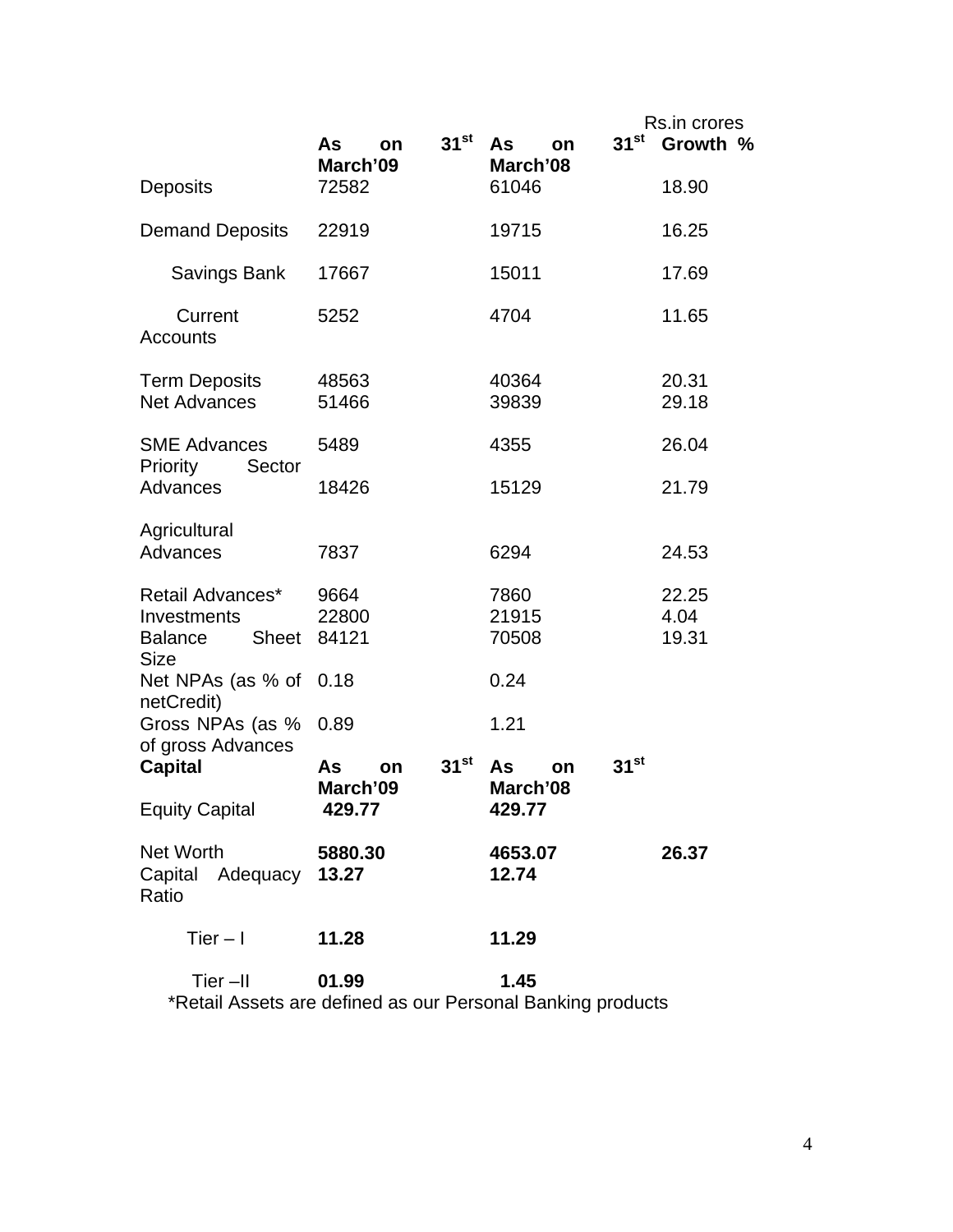# **Performance Highlights under Priority Sector**

## **Priority Sector Credit**

- $\approx$  Priority Sector advances of the Bank increased by Rs.3296.47 crore during the year ended March 2009 to reach Rs.18425.70 crore as on 31<sup>st</sup> March 2009 and registered a growth rate of 21.79%.
- $\dot{\varphi}$  It constituted 48.23% of Adjusted Net Bank Credit (ANBC) as against the 40% norm to be achieved by March'09.
- $\dot{\varphi}$  The growth achieved during corresponding period last year was Rs.3130.79 crore (26.09%)

## **Agriculture credit**

- $\dot{\varphi}$  Credit to Agriculture increased by Rs.1543.82 crore during the year ended March 2009 to reach Rs.7837.52 crore as on  $31<sup>st</sup>$  March 2009 and registered a growth rate of 24.53%.
- $\hat{x}$  It constituted 20.51% of ANBC as against the 18% norm
- $\approx$  The growth achieved during corresponding period last year was Rs.1479.60 crore (30.73%)
- $\dot{\mathbf{x}}$  In order to provide timely credit coinciding with monsoon, Intensive farm credit campaigns were conducted during the Kharif and Rabi seasons. During both these campaign periods, a total of 62710 farmers were assisted to the tune of Rs.362.65 crore.

## **Agricultural Disbursement**

- **Special Agricultural Credit Plan**: Against the annual target of Rs.4925 crore, our Branches have disbursed a total of Rs.6324.77 crore, recording 128% achievement. Disbursement during previous year (07-08) was Rs.5707 crores against target of Rs.3500 crores.
- **New Farmers financed**: During 08-09, our Branches have financed 4.20 lakh new farmers working out to 470 farmers per Rural and Semi Urban Branch as against a target of 250 accounts per rural and semi urban branch to be achieved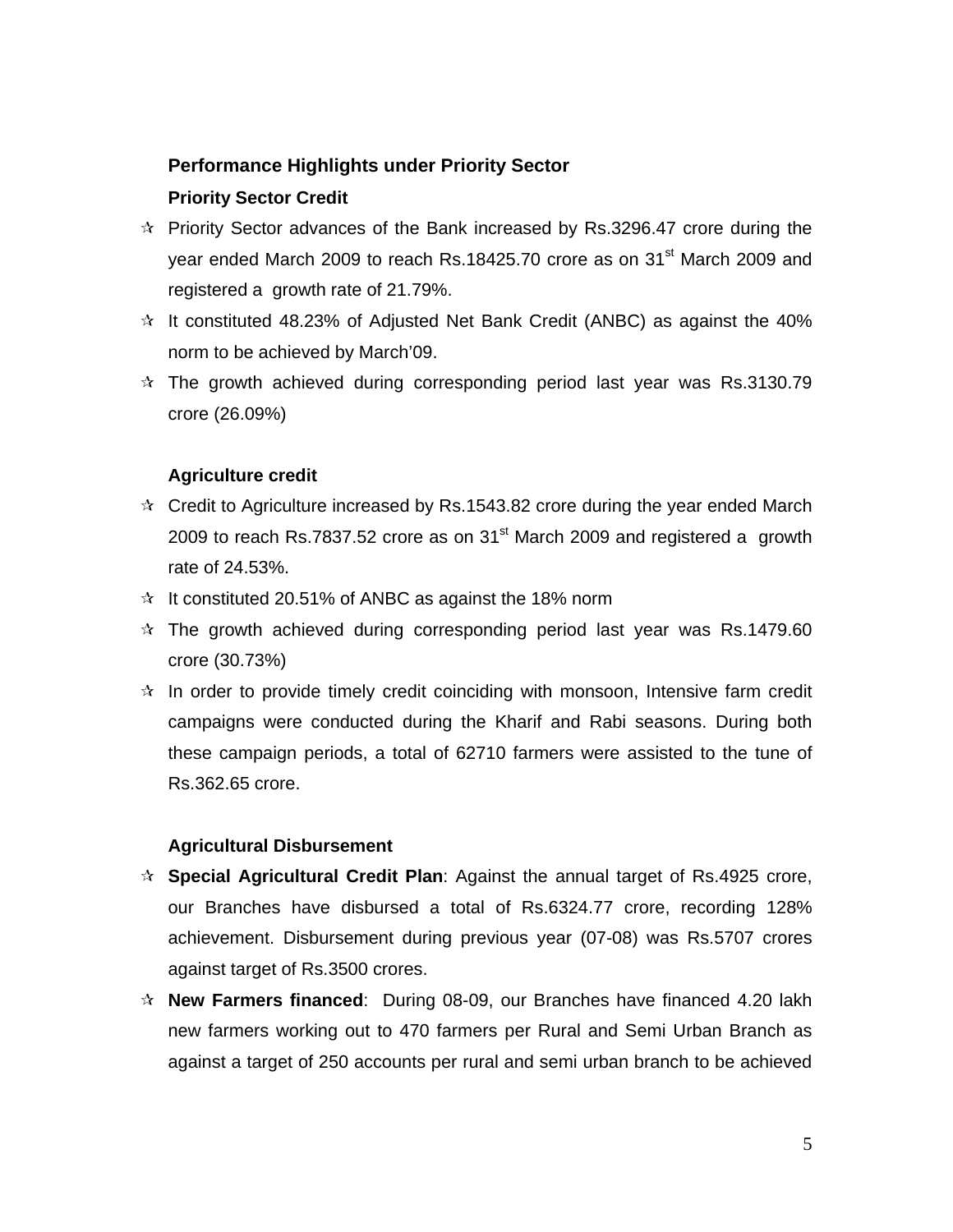by the March 2009. During last year (07-08), 2.99 lakh new farmers (191 accounts per Rural and Semi Urban Branch)

- **Finance to Small and Marginal Farmers**: During 08-09, 6.49 lakh Small/Marginal Farmers have been financed amounting to Rs.2373.22 crore, working out to 45.54% of direct agricultural credit against the stipulation of 40%. During last year (07-08), 8.08 lakh new Small/Marginal farmers were financed amounting to Rs.2089.17 crore.
- **Disbursement under Interest Subvention Scheme**: During 08-09, 9.51 lakh farmers have benefited under the scheme to the tune of Rs.2963.04 crore. The Bank is eligible for a sum of Rs.34.16 crore being interest subvention amount for the year ended March 09.

#### **Microfinance**

- $\dot{\mathbf{x}}$  The pioneering role in the realm of micro finance and Self Help Group (SHG) movement is continued by the Bank throughout the country.
- $\dot{\varphi}$  The Bank's SHG portfolio stood at Rs.1350.86 crore as on 31.03.09 covering 1.55 lakh SHGs.
- $\dot{\varphi}$  The Bank disbursed Rs.1054.04 crore as credit assistance to 90421 SHGs during the year ended  $31<sup>st</sup>$  March 2009 as against Rs.814.86 crore provided during corresponding period last year covering 75381 SHGs.
- $\dot{\varphi}$  The Bank has established 25 MICROSATE branches (specialized branches for microfinance), of which 15 were opened during 08-09. Through these Microsate Branches, a total of Rs.276.95 crore have been disbursed during the year ended March 2009, covering 16355 SHGs.

#### **Education loan scheme**

- $\hat{x}$  Unstinted support to the students is continued and the exposure of the Bank to educational loan portfolio stood at Rs.1712.99 crore as on 31<sup>st</sup> March 2009 with 1,32,527 students having brought in our fold.
- $\approx$  Disbursement during the year ended March 2009 amounted to Rs. 540.17 crore covering 66,280 students as against Rs. 435.49 crore disbursed during last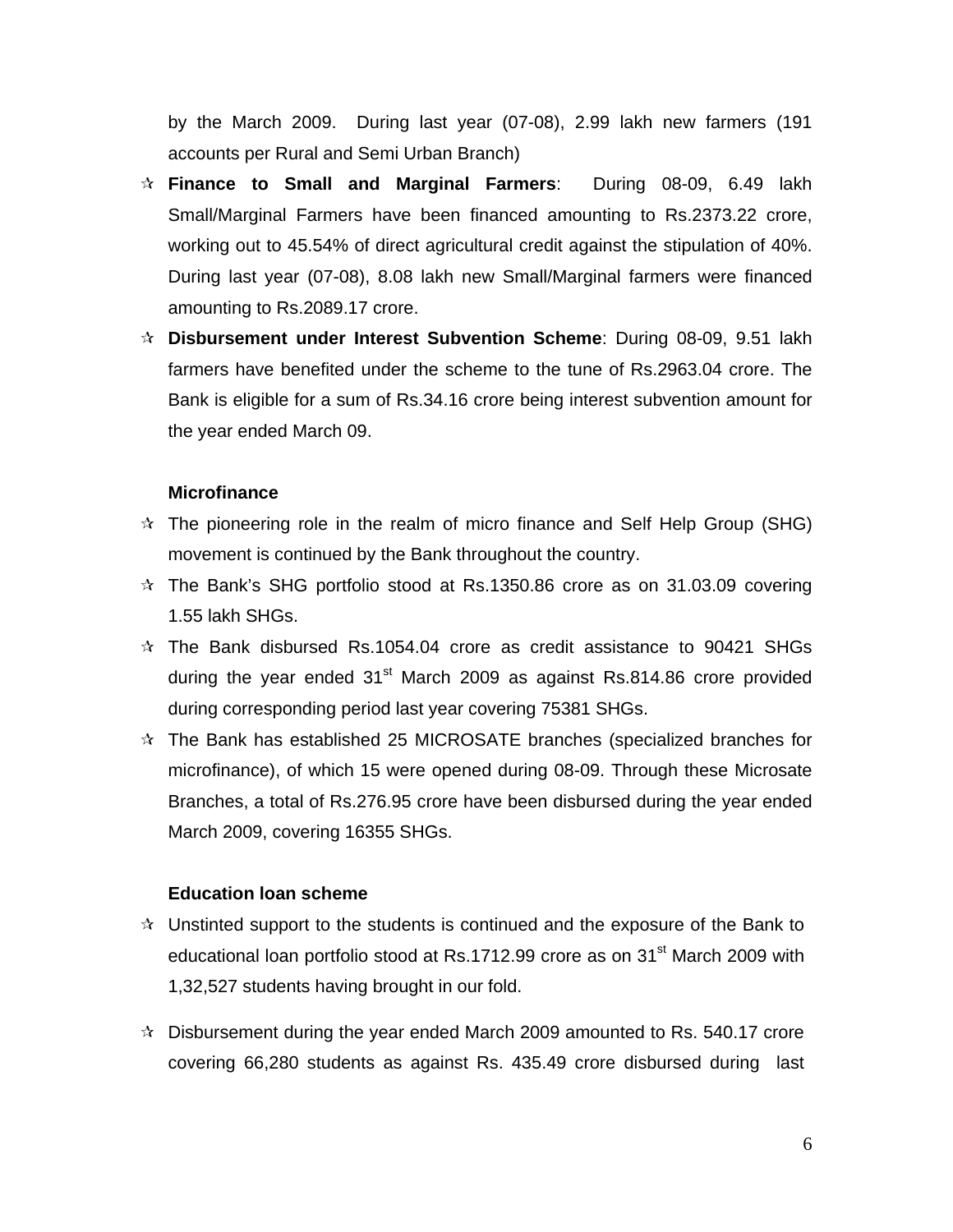year covering 44,710 students. As of March 2009, registered a growth of 49.04% in terms of outstanding level under Education Loans.

#### **Financial Inclusion (FI)**

- $\dot{\mathcal{R}}$  Besides achieving total financial inclusion (involving all Banks) in UT of Puducherry, Cuddalore (TN) & Kollam (Kerala), our Bank has implemented 100% Financial Inclusion in 11 other lead districts. 100% FI has also been completed by our Bank in Nilgiris (ST), Tiruvarur (SC) and Kanniyakumari (minorities) districts.
- $\star$  Covering 4637 villages, the Bank under the Financial Inclusion Project, opened 17.04 lakh No Frills SB accounts and provided Overdraft and GCC facilities to 52545 individuals with a total sum of Rs.10.91 crore.
- $\dot{\mathcal{R}}$  Under Janashree Bima Yojana (JBY), the micro insurance scheme launched in association with Life Insurance Corporation of India Ltd, and intended for providing life cover to SHG members, the Bank has provided insurance cover to 8579 groups covering 83033 members during the year ended March 2009.
- $\dot{\mathbf{r}}$  Under Universal Health Care Policy (UHCP), the micro insurance scheme launched in association with United India Insurance Company Ltd (UIIC) and intended for providing health cover to BPL families, the Bank has so far cumulatively provided insurance cover to 16220 BPL members.

#### **Weaker Section Advances**

 $\approx$  Credit outstanding to Weaker Sections increased by Rs.440.43 crore during the year ended March 2009 against the target of Rs.141 crore, recording 312% achievement.

#### **Agricultural Debt Waiver and Debt Relief Scheme**

- $\dot{\varphi}$  In terms of the announcement made by the GoI in the Union Budget 2008, the Bank has provided debt waiver amounting to Rs.457.40 crore benefiting 2.36 lakh Small and Marginal Farmers. Besides 0.43 lakh other farmers are provided relief of Rs.84.57 crore as at the close of the scheme.
- $\dot{\varphi}$  Fresh loans are being issued to the beneficiaries of the Debt Waiver scheme from 01.07.08 and up to 31.03.09, Rs.283.19 crore has been provided covering 97357 accounts.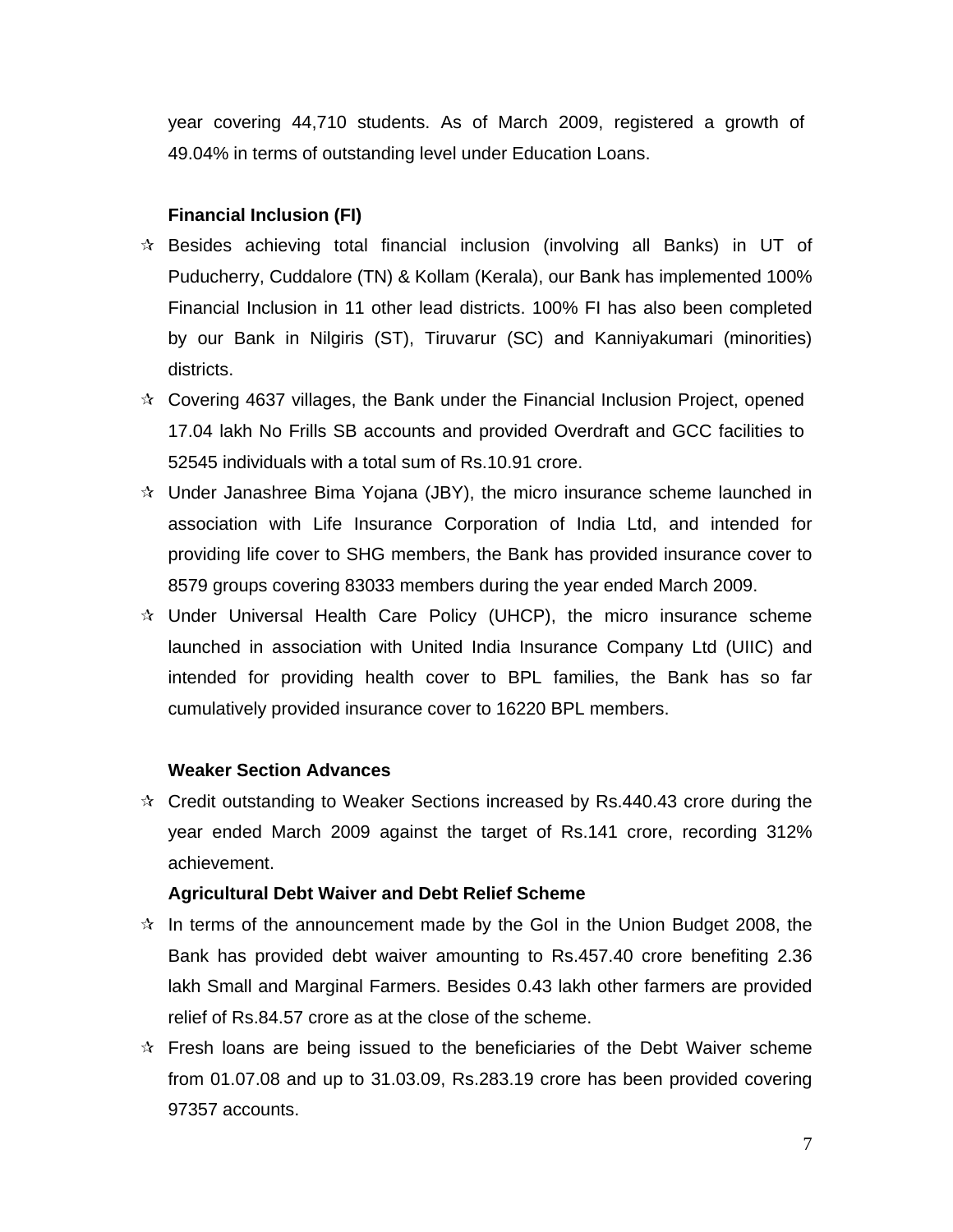#### **Capacity Building Initiatives**

 $\dot{\mathbf{x}}$  As a step towards getting closer to the rural people, the bank has set up a Trust by name "Indian Bank Trust for Rural Development'' (IBTRD) for undertaking various developmental activities.

Under the umbrella of this trust, the Bank has established a Financial Literacy and Credit Counseling (FLCC) centre at Dharmapuri on 13.01.09 and at Puducherry on 28.03.09.

The Bank has also established RUDSETI Model Training institutes named as "Indian Bank Self Employment Training Institute (IND SETI) at Salem on 25.03.09 and at Puducherry on 28.03.09 for providing training to rural youth.

 $\star$  Apart from the above exclusive initiatives of the Bank towards capacity building, the Bank is already participating in Rural Training Centre, Karaikudi, Tamil Nadu (jointly with and NABARD & IOB) and Andhra Pradesh Bankers' Institute of Rural &Entrepreneurship Development -APBIRED, Hyderabad (jointly with Government of AP & four other Banks). These two training institutes offer wide range of skill oriented training programmes with a focus on rural population.

## **Rural Technology Initiatives**

 $\star$  Banking Service Centre (BSC): To enable door step banking, by providing basic banking services at village level, the Bank has introduced Banking Service Centres (BSC). These centers extend financial services and non-financial services in the field of Agriculture, Education, Health etc. with the help of Internet facility. 20 Banking Service Centers have so far been opened by the Bank in rural areas across the country on a pilot basis.

For Self Help Groups, an exclusive software application has been developed for enabling dual biometric authentication of SHG members (i.e. with finger print). So far 18 Biometric ATMs have been installed in the Bank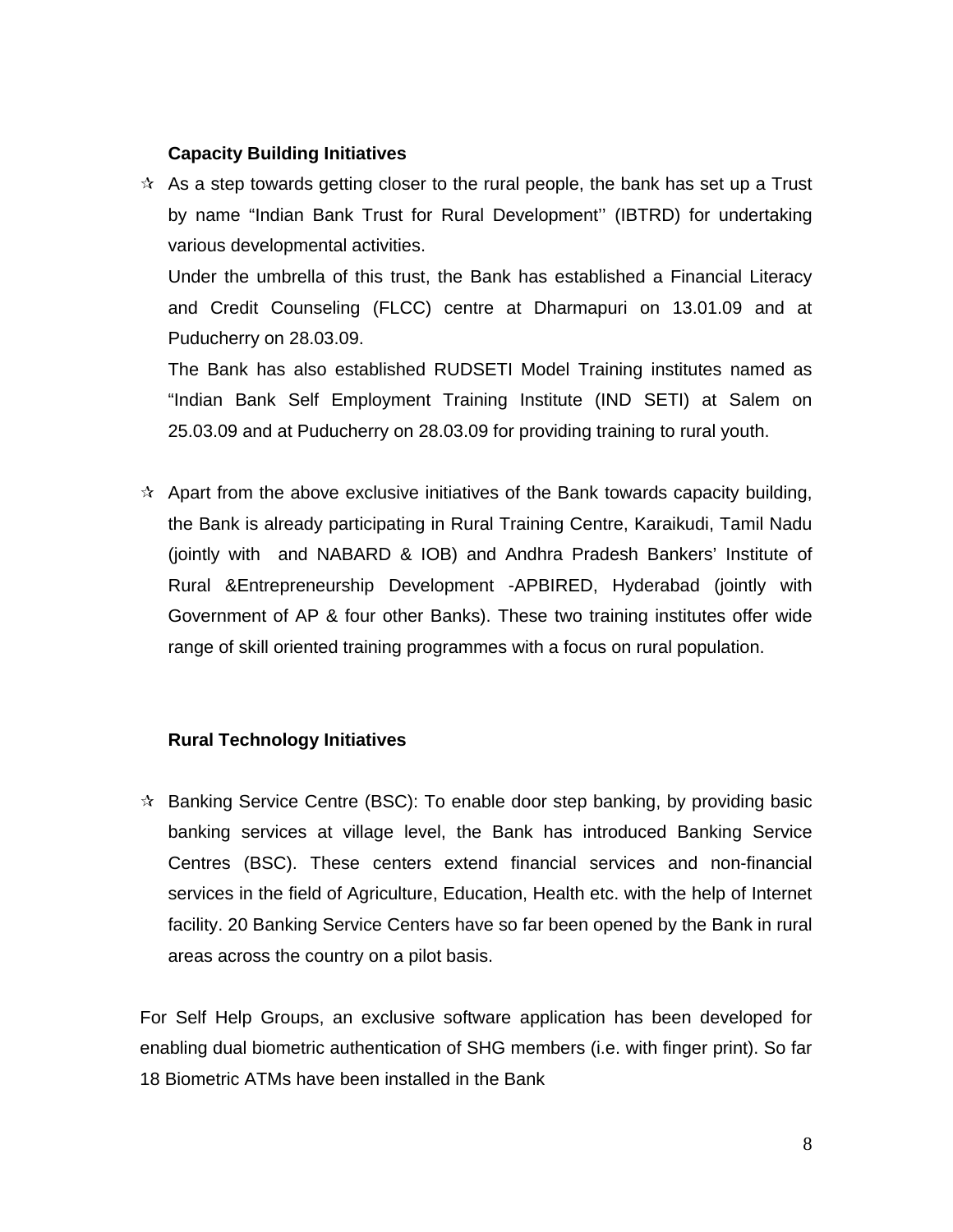# • **Growing Retail Business**

- Bank's **Total Personal Segment Loan exposure as on 31.03.2009: Rs.9664.14 Crores**.
- **Year on Year Growth 2008 09 : 22.95%**
- Amount of Growth : Rs.1803.89 Crores.

## **Home Loans**

- Bank's **Home Loan exposure as on 31.03.2009: Rs.5096.58 Crores**.
- **Year on Year Growth 2008 09 : 24.10%**
- Amount of Growth : Rs.989.70 Crores.

Special Home Loan:

Special Home Loan Scheme was introduced during December 2008, to be in force up to 30.06.09.

 Wealth Management Services: The Bank introduced Wealth Management Services to offer advice to HNIs.

Third Party Products:

- Tie-up with Reliance Mutual Fund to market their Mutual Fund products.
- Tie-up with Tata Motors for Financing of Car Loans including Booking Amount loans to Nano Car Seekers.

# Bancassurance:

- **The Bank has Corporate Agency Agreements with HDFC Standard Life and** United India Insurance Company Ltd. for Life & Non life respectively, besides Agreements with UTI AMC and Reliance AMC for distribution of their mutual funds products.
- Bank has "Arogya Raksha" Scheme in conjunction with UIICO for providing group cover for its customers for health insurance.

# **Financing SME sector**

The Bank has established SME CPUs at 9 key centres for quick approval of SME proposals. RBI approval has been obtained for converting 59 general Banking Branches into specialized SME Branches. Two specialized branches are already functioning at Coimbatore and Bangalore.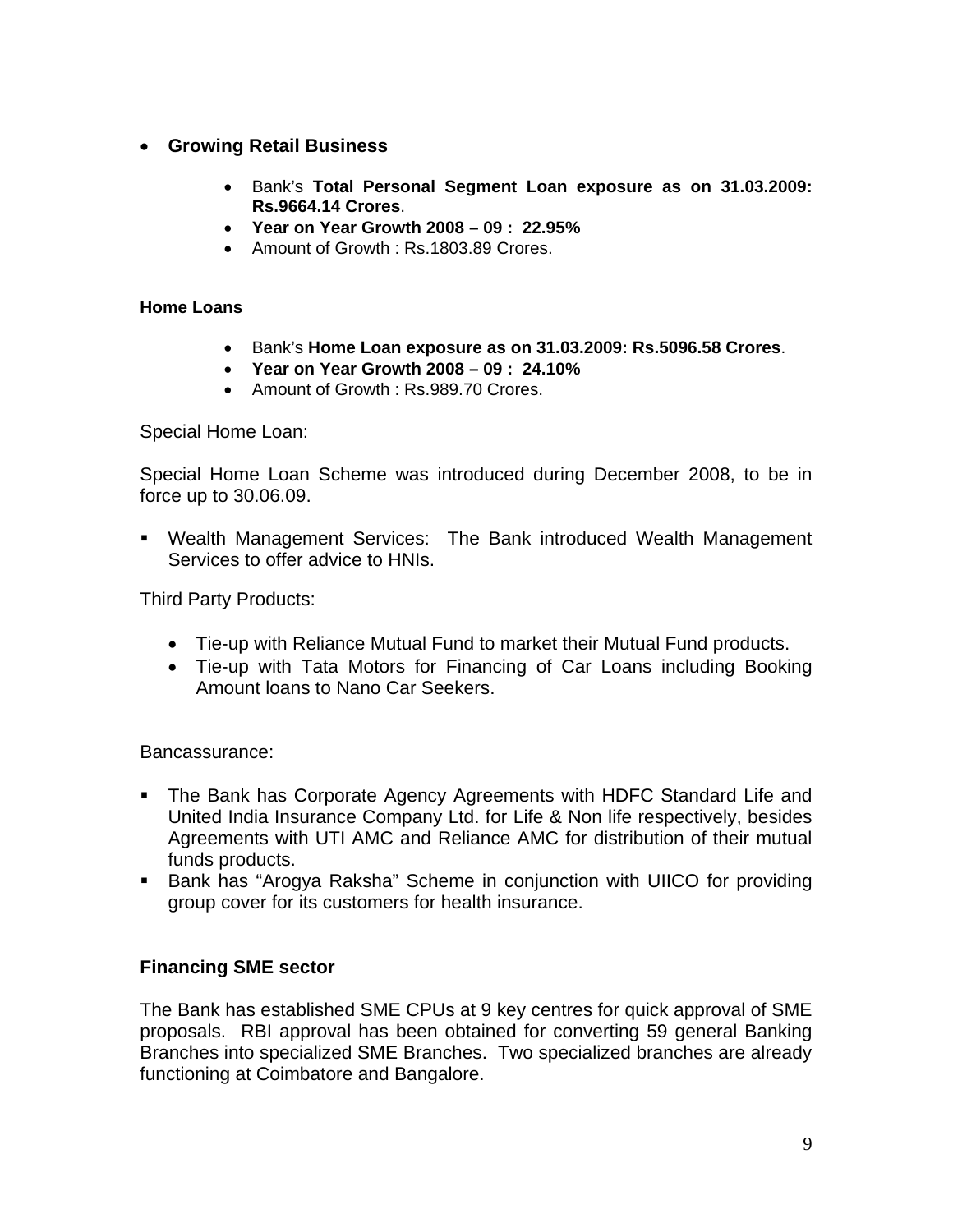The Bank has introduced restructured loan products IB Caterers and IB Tours & Travels to assist the SME service sector units in Catering and Travel services.

# **Restructuring of Advances:**

|                                        |             | <b>CDR Mechanism</b>         |      | <b>SME</b>                   | <b>Others</b> |                              |  |
|----------------------------------------|-------------|------------------------------|------|------------------------------|---------------|------------------------------|--|
| <b>Advances</b><br><b>Restructured</b> | No.         | <b>Amount</b><br>outstanding | No.  | <b>Amount</b><br>outstanding | No.           | <b>Amount</b><br>outstanding |  |
| <b>Standard</b>                        | $\mathbf 2$ | 83.68                        | 1863 | 384.41 47094                 |               | 2132.83                      |  |
| <b>Sub-standard</b>                    |             |                              | 60   | 3.74                         | 1467          | 21.72                        |  |
| <b>Doubtful</b>                        |             | $\blacksquare$               | 11   | 0.21                         | 447           | 4.62                         |  |
| <b>Total</b>                           | $\mathbf 2$ | 83.68                        | 1934 | 388.36                       | 49008         | 2159.17                      |  |

Disclosure on loans restructured during the year is as follows:

# • **Investment Portfolio**

The book value of the Bank's investment portfolio as of 31<sup>st</sup> March 2009 was Rs.-22245.86 crores, of which Rs. 18858.09 crores was in government securities while Rs. 3387.77 crores was in other investments including corporate bonds, equities, preference shares, mutual funds etc.

67.63% of the government securities have been classified in the Bank's HTM category while 32.37% of the portfolio has been classified in the AFS categories.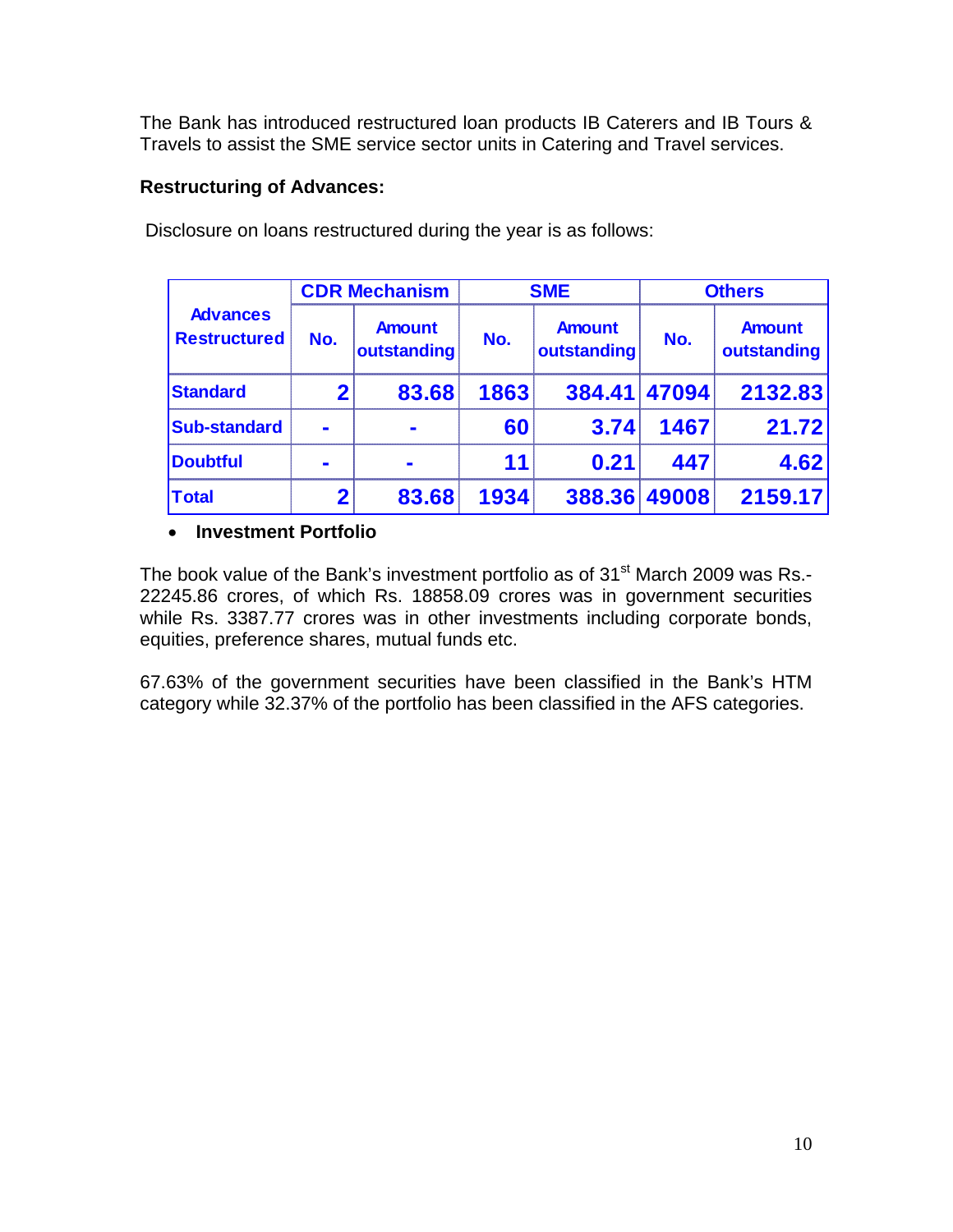The distribution of the investment portfolio in the three categories as well as the modified duration in each category was as follows.

| Category   | Percentage | <b>Duration</b> |
|------------|------------|-----------------|
| HTM        | 67.63 %    | vears           |
| <b>AFS</b> | 32.37 %    | vears           |

#### • **Network Expansion**

The Bank has a wide presence through its 1642 Branches & 63 extension Counters and 755 ATMs across the country besides two Overseas Branches . During the year the Bank added 101 Branches.

### • **Net Worth:**

The Net Worth of the Bank was Rs. 5880.30 crores as at end March '09 as compared to Rs.4653.07 crores a year earlier, a growth of 26.37% .

## • **International Business**

The Bank has two foreign branches - Singapore and Colombo and a Foreign Currency Banking Unit in Colombo.

 The total deposits of these branches are at Rs.2923 crores and Advances at Rs.2970 crores as of March 2009.

#### **Other initiatives**

- As part of marketing initiative touch screen kiosks have been installed at seven branches 5 in Chennai, one each in Mumbai and Delhi. The customers will be able to obtain information about the Bank's products and services at the touch of the screen. The information is available in Tamil, English and Hindi. They can even send e-mails from the touch screen to the Bank.
- Collection of electricity bill charges of TNEB donations to Guruvayur Devaswom Board through internet has been enabled. Centralised Pension Processing has been successfully implemented.
- Specialised Centralised Deposit Processing branches have been established at Chennai, Bangalore, Delhi and Mumbai for centralized